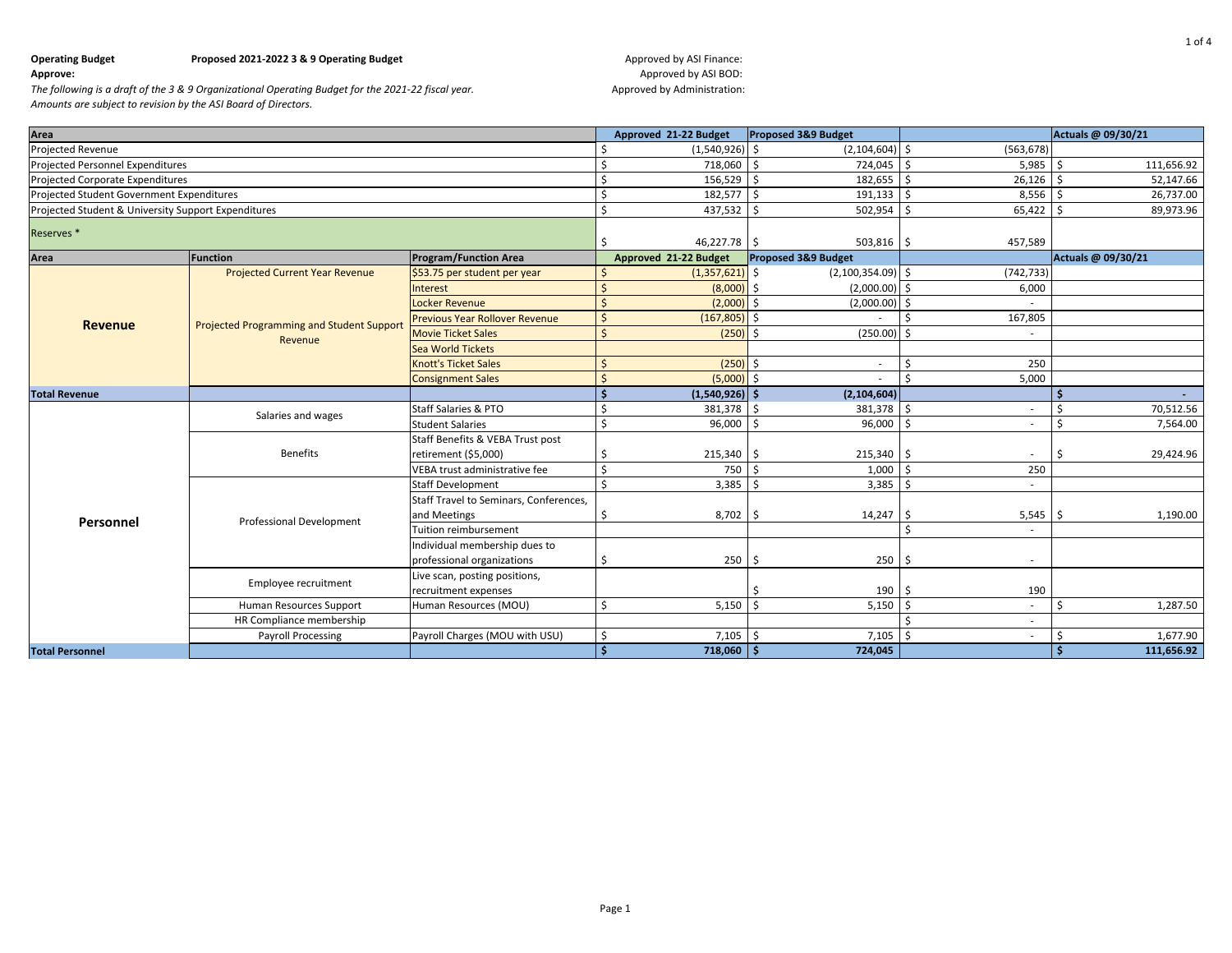# **Approve: Approved by ASI BOD: Approved by ASI BOD: Approved by ASI BOD: Approved by ASI BOD: Approved by ASI BOD:**

| Area                                                |                                         |                                             | Approved 21-22 Budget              | Proposed 3&9 Budget |                                | Actuals @ 09/30/21 |
|-----------------------------------------------------|-----------------------------------------|---------------------------------------------|------------------------------------|---------------------|--------------------------------|--------------------|
| Projected Revenue                                   |                                         |                                             | $(1,540,926)$ \$<br>Ŝ              | (2, 104, 604)       | (563, 678)<br>Ŝ.               |                    |
| <b>Projected Personnel Expenditures</b>             |                                         | 718,060 \$<br>Ŝ.                            | 724,045                            | 5,985<br>Ŝ.         | 111,656.92<br>-Ś               |                    |
| <b>Projected Corporate Expenditures</b>             |                                         |                                             | $\zeta$<br>$156,529$ \$            | 182,655             | Ŝ.<br>26,126                   | 52,147.66<br>-Ś    |
| Projected Student Government Expenditures           |                                         |                                             | $\mathsf{S}$<br>182,577 \$         | 191,133             | \$<br>8,556                    | 26,737.00<br>l S   |
| Projected Student & University Support Expenditures |                                         |                                             | $\zeta$<br>$437,532$ \$            | 502,954             | \$<br>$65,422$ \$              | 89,973.96          |
| Reserves <sup>*</sup>                               |                                         | 46,227.78 \$<br>-Ś                          | 503,816                            | 457,589<br>\$       |                                |                    |
| Area                                                | <b>Function</b>                         | <b>Program/Function Area</b>                | Approved 21-22 Budget              | Proposed 3&9 Budget |                                | Actuals @ 09/30/21 |
|                                                     |                                         | <b>Technology Equipment</b>                 |                                    | 25,038              | \$<br>25,038                   | 253.52<br>- Ś      |
|                                                     |                                         | Facility finishes - carpet, paint, repairs, |                                    |                     |                                |                    |
|                                                     |                                         | etc.                                        |                                    | Ŝ.                  | Ś<br>$\sim$                    | Ś                  |
|                                                     |                                         | <b>Bank Charges</b>                         | \$<br>$1,200$ \$                   | 1,200               | Ś<br>$\sim$                    | $\zeta$<br>276.35  |
|                                                     |                                         | Operating Expenses (Supplies and            |                                    |                     |                                |                    |
|                                                     | Supplies and Services                   | Services)                                   | $6,418$ \$<br>\$                   | 6,228               | \$<br>$(190)$ \$               | 2,382.18           |
|                                                     |                                         | iPhone for marketing                        | \$<br>$1,500$ \$                   | 1,500               | \$<br>$\sim$                   | Ś<br>$\sim$        |
|                                                     | Dues & Subscriptions                    | Dues                                        | $\zeta$<br>$1,043$ \$              | 1,043               | \$                             | Ś                  |
|                                                     |                                         | Subcriptions                                | $\zeta$<br>$10,113$ \$             | 10,891              | Ś.<br>778                      | 2,627.81<br>-Ś     |
| <b>Corporate Costs</b>                              | Contracts, MOUs and Leases              | University Accounting Services (MOU)        | \$<br>$59,287$ \$                  | 59,287              | \$<br>$\overline{\phantom{a}}$ | 14,820.00<br>Ś.    |
|                                                     |                                         | <b>Auditing Services &amp; Contractual</b>  |                                    |                     |                                |                    |
|                                                     |                                         | Services (Contract)                         | -\$<br>$26,893$ \$                 | 26,893              | Ś<br>$\sim$                    | Ś<br>22,304.50     |
|                                                     |                                         | Fee Collection Services (MOU)               | \$<br>$10,622$ \$                  | 10,622              | \$<br>$\sim$                   | Ś                  |
|                                                     |                                         | Insurance                                   | $\mathsf{S}$<br>$8,000$ \$         | 8,000               | Ŝ.<br>÷.                       | Ś.<br>3,870.00     |
|                                                     |                                         | Legal Services                              | \$<br>$5,000$ \$                   | 5,000               | Ś<br>$\sim$                    | Ś<br>$\sim$        |
|                                                     |                                         | T Support Service Agreement- Admin          |                                    |                     |                                |                    |
|                                                     |                                         | Tech (University)                           | $4,000$ \$<br>Š.                   | 4,000               | Ś                              | Ś                  |
|                                                     |                                         | Copier lease                                |                                    | 500                 | \$<br>500                      | .s                 |
|                                                     |                                         | Lease Chargebacks                           | $\zeta$<br>$22,453$ \$             | 22,453              | \$<br>$\sim$                   | Ś<br>5,613.30      |
| <b>Total Corporate Costs</b>                        |                                         |                                             | $\dot{\mathsf{s}}$<br>$156,529$ \$ | 182,655             |                                | 52,147.66          |
|                                                     | Marketing and Advertisment, Hospitality | Marketing and Advertisment,                 |                                    |                     |                                |                    |
|                                                     |                                         | Hospitality                                 | \$<br>$10,700$ \$                  | 10,700              | \$                             | 160.70<br>Ŝ        |
|                                                     | CSSA                                    | <b>Student Government Travel</b>            | $\mathsf{\$}$<br>$16,330$ \$       | 16,330              | \$<br>$\overline{\phantom{a}}$ | Ś<br>$\sim$        |
|                                                     |                                         | Hospitality                                 | $\zeta$<br>$100 \pm$               | 100                 | \$                             | Ś<br>$\sim$        |
| <b>Student Government</b>                           | ASI President's Discretionary Budget    | Leadership Development                      | $\zeta$<br>$\sim$                  | l \$<br>$\sim$      | Ś<br>$\sim$                    | \$<br>$\sim$       |
|                                                     |                                         | <b>Supplies</b>                             | $\zeta$<br>$\sim$                  | Ś.<br>$\sim$        | $\zeta$<br>$\sim$              | Ś<br>$\sim$        |
|                                                     |                                         | Programming                                 | $\zeta$<br>$1,000$ \$              | 1,000               | Ś                              | ¢<br>$\sim$        |
|                                                     | Leadership Development & Training       | Leadership Development                      | $\zeta$<br>$8,556$ \$              | 17,112              | 8,556<br>Ŝ.                    | 836.50             |
|                                                     | Grant-In-Aid                            | Grant-In-Aid                                | -\$<br>145,891 \$                  | 145,891             | Ŝ.                             | 25,739.80          |
| <b>Total Student Government</b>                     |                                         |                                             | $\mathsf{\hat{S}}$<br>$182,577$ \$ | 191,133             |                                | -Ś<br>26,737.00    |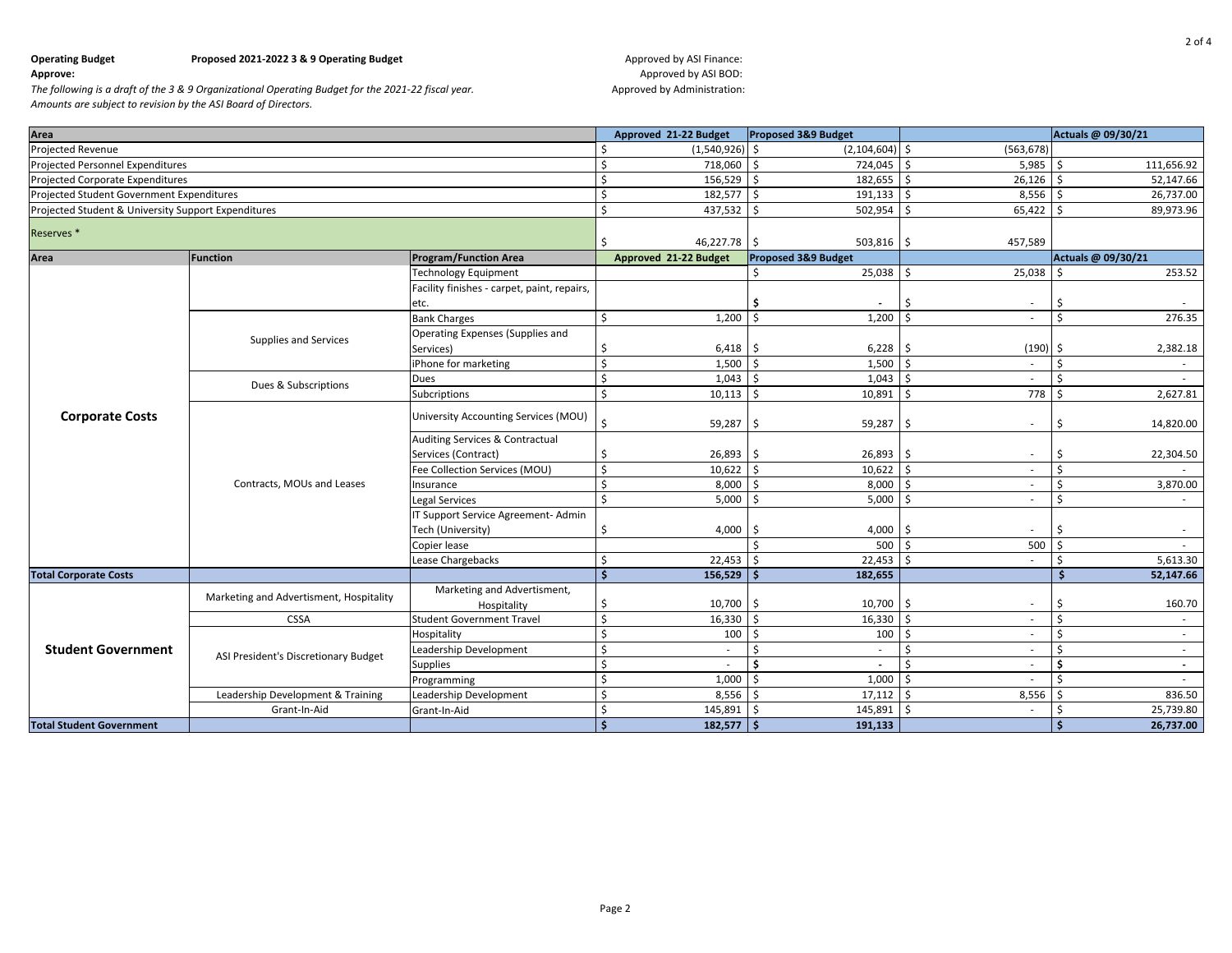**Approve: Approved by ASI BOD: Approved by ASI BOD: Approved by ASI BOD: Approved by ASI BOD: Approved by ASI BOD:** 

| Area                                                |                            |                                            | Approved 21-22 Budget | <b>Proposed 3&amp;9 Budget</b> |                   | Actuals @ 09/30/21 |
|-----------------------------------------------------|----------------------------|--------------------------------------------|-----------------------|--------------------------------|-------------------|--------------------|
| Projected Revenue                                   |                            |                                            | $(1,540,926)$ \$      | $(2,104,604)$ \$               | (563, 678)        |                    |
| Projected Personnel Expenditures                    |                            |                                            | 718,060               | 724,045<br>-Ś                  | 5,985<br>-S       | 111,656.92         |
| Projected Corporate Expenditures                    |                            |                                            | 156,529               | 182,655<br>-Ś                  | 26,126<br>-S      | 52,147.66          |
| Projected Student Government Expenditures           |                            |                                            | $182,577$ \$          | 191,133                        | 8,556<br>-S       | 26,737.00          |
| Projected Student & University Support Expenditures |                            |                                            | $437,532$ \$          | 502,954                        | 65,422<br>-S      | 89,973.96          |
| Reserves <sup>*</sup>                               |                            |                                            | $46,227.78$ \$        | 503,816                        | 457,589<br>Ŝ      |                    |
| Area                                                | Function                   | <b>Program/Function Area</b>               | Approved 21-22 Budget | <b>Proposed 3&amp;9 Budget</b> |                   | Actuals @ 09/30/21 |
|                                                     | <b>Student Support</b>     | <b>Student Organization Direct Funding</b> |                       |                                |                   |                    |
|                                                     |                            | and Co-sponsorships                        | 95,000                | 120,000<br>-\$                 | $25,000$ \$<br>.S | 209.46             |
|                                                     |                            | <b>Student Textbook Reimbursement</b>      |                       |                                |                   |                    |
|                                                     |                            | Program                                    | 12,000                | 24,000                         | 12,000            | $\sim$             |
|                                                     |                            | Programming & Advocacy                     | 103,878               | -Ś<br>132,300                  | 28,422            | 3,375.00           |
|                                                     |                            | Marketing and Advertisment,<br>Hospitality | $28,125$ \$           | 28,125                         | -S                |                    |
| <b>Support for Student</b>                          | <b>Student Service</b>     | Committee Permits/Vouchers                 | 7,750                 | 7,750                          |                   |                    |
| <b>Programs and Services</b>                        |                            | ASI Scholarships & Awards                  | 2,000                 | 2,000                          |                   |                    |
|                                                     |                            | Children Care Center                       | 140,779               | 140,779<br>-Ś                  |                   | 70,389.50          |
|                                                     |                            | <b>EPIC</b>                                | 10,000                | 10,000<br>-Ś                   |                   | 5,000.00           |
|                                                     | <b>University Programs</b> | <b>Dreamers Resource Center</b>            | 13,000                | 13,000                         |                   | 6,500.00           |
|                                                     |                            | <b>Veterans Resource Center</b>            | 9,000                 | 9,000                          |                   | 4,500.00           |
|                                                     |                            | <b>Student Basic Needs</b>                 | 10,000                | 10,000                         |                   |                    |
|                                                     |                            | Project Rebound                            | 6,000                 | 6,000                          |                   |                    |
| <b>Total Student &amp; University Support</b>       |                            | $437,532$ \$                               | 502,954               |                                | 89,973.96         |                    |

| <b>Total Revenues</b>     | $(1,540,926)$ \$ | (2, 104, 604) |
|---------------------------|------------------|---------------|
| <b>Total Expenditures</b> | 1,540,926        | 2,104,604     |
| Net                       |                  |               |

|                       | <b>Working Capital</b>           |                                     | $46,227.28$ \$ | 210,460 |  |
|-----------------------|----------------------------------|-------------------------------------|----------------|---------|--|
|                       | <b>Current Operations</b>        |                                     |                | 142,000 |  |
| * Reserves            | Capital Replacement              |                                     |                | 100,000 |  |
|                       |                                  | Discretionary reserve for programs, |                |         |  |
|                       | <b>Planned Future Operations</b> | linitiatives, and                   |                | 51,356  |  |
| <b>Total Reserves</b> |                                  |                                     | $46,227.28$ \$ | 503,816 |  |